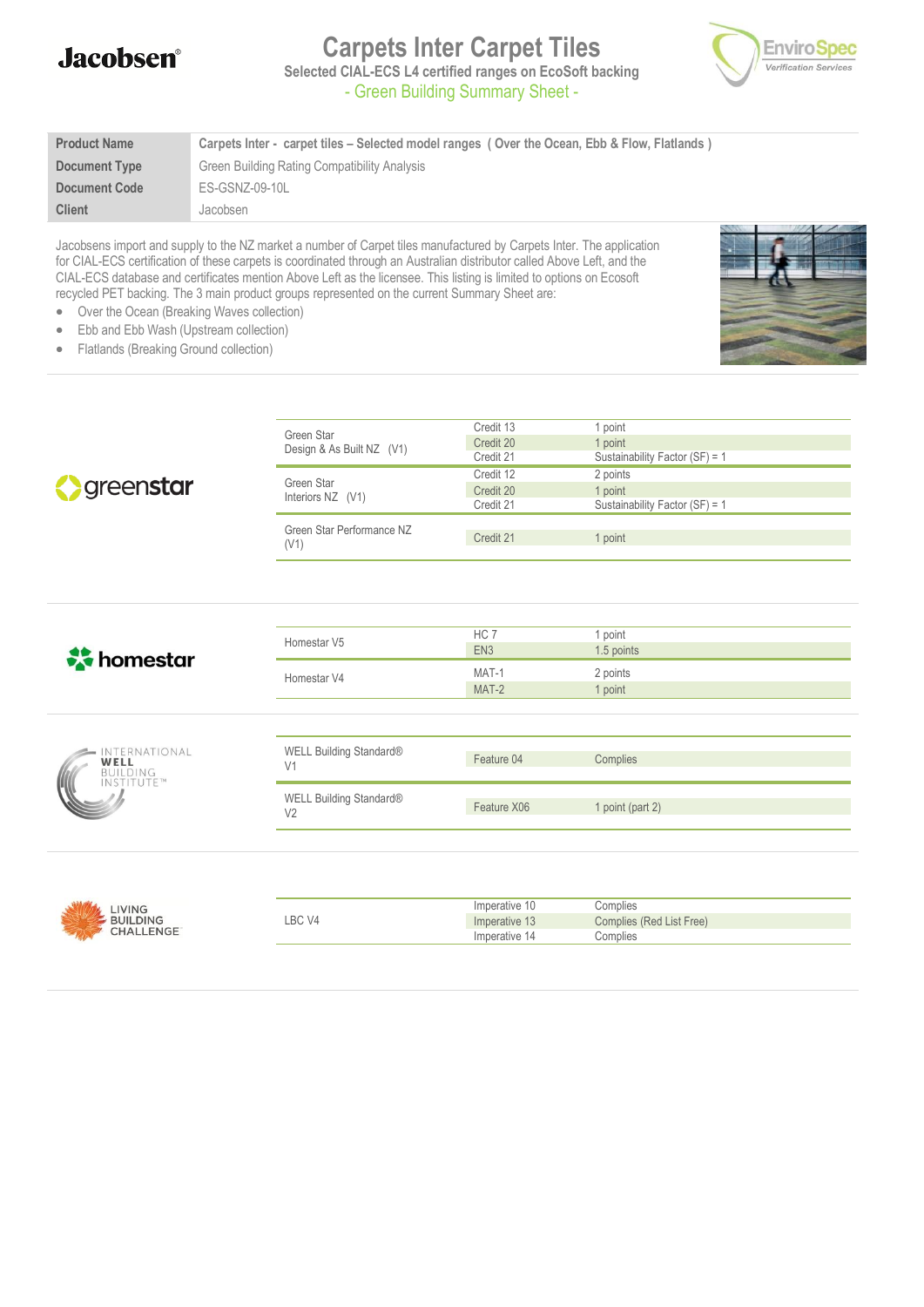

**Carpets Inter Carpet Tiles Selected CIAL-ECS L4 certified ranges on EcoSoft backing** - Green Building Summary Sheet -



| Manner in which the product may contribute towards points                                                                                                                                                                                                                                  | Legend of<br>Symbols in<br><b>EnviroSpec</b> |
|--------------------------------------------------------------------------------------------------------------------------------------------------------------------------------------------------------------------------------------------------------------------------------------------|----------------------------------------------|
| Products must meet specific criteria (e.g. Paint VOC emissions, carpets, etc)                                                                                                                                                                                                              |                                              |
| Products may help achieve points by their very nature, if they are specified and installed (e.g. bicycle racks)                                                                                                                                                                            |                                              |
| Products may help achieve an outcome but they must be used in a specific manner (e.g. lighting control and zoning systems) OR The nominated<br>product(s) can contribute towards the outcome but many other products or factor influence that same outcome (E.g. Potable Water Calculator) |                                              |

**Disclaimer** - *Please read this carefully*

Each Building Environmental Rating Tool and Scheme nominated herein is owned and operated by its respective operative organisation, independently of EnviroSpec Ltd., and EnviroSpec Ltd. equally operates independently of any nominated rating scheme. The information represented on EnviroSpec is not endorsed by any of these organisations in a direct manner and any decision regarding final approval or refusal of points and certifications where the nominated product(s) is used is at the final discretion of the respective owners and operators of the nominated Building Environmental Rating Schemes, and any network of assessors or auditors that are accredited to operate under their assessment structure, in accordance with all associated technical manuals, rules and guidelines. For<br>detailed technical informati any loss or damages resulting from the use of this document and emphasizes that this document is provided as guidance only, Use of, or reliance upon, any information contained in this report is at the user's own risk. The information presented in this report is valid for the Building Environmental Rating Schemes and Tools nominated herein only. As and when the respective owners and operators publish updates or new standards or guidelines, the information may require updating. EnviroSpec Ltd. will only update information in this report upon receiving written consent from the Manufacturer, Supplier or upon request from an operative organisation of one of the Building Environmental Rating Tools nominated herein. It is the responsibility of the reader to check for regular updates.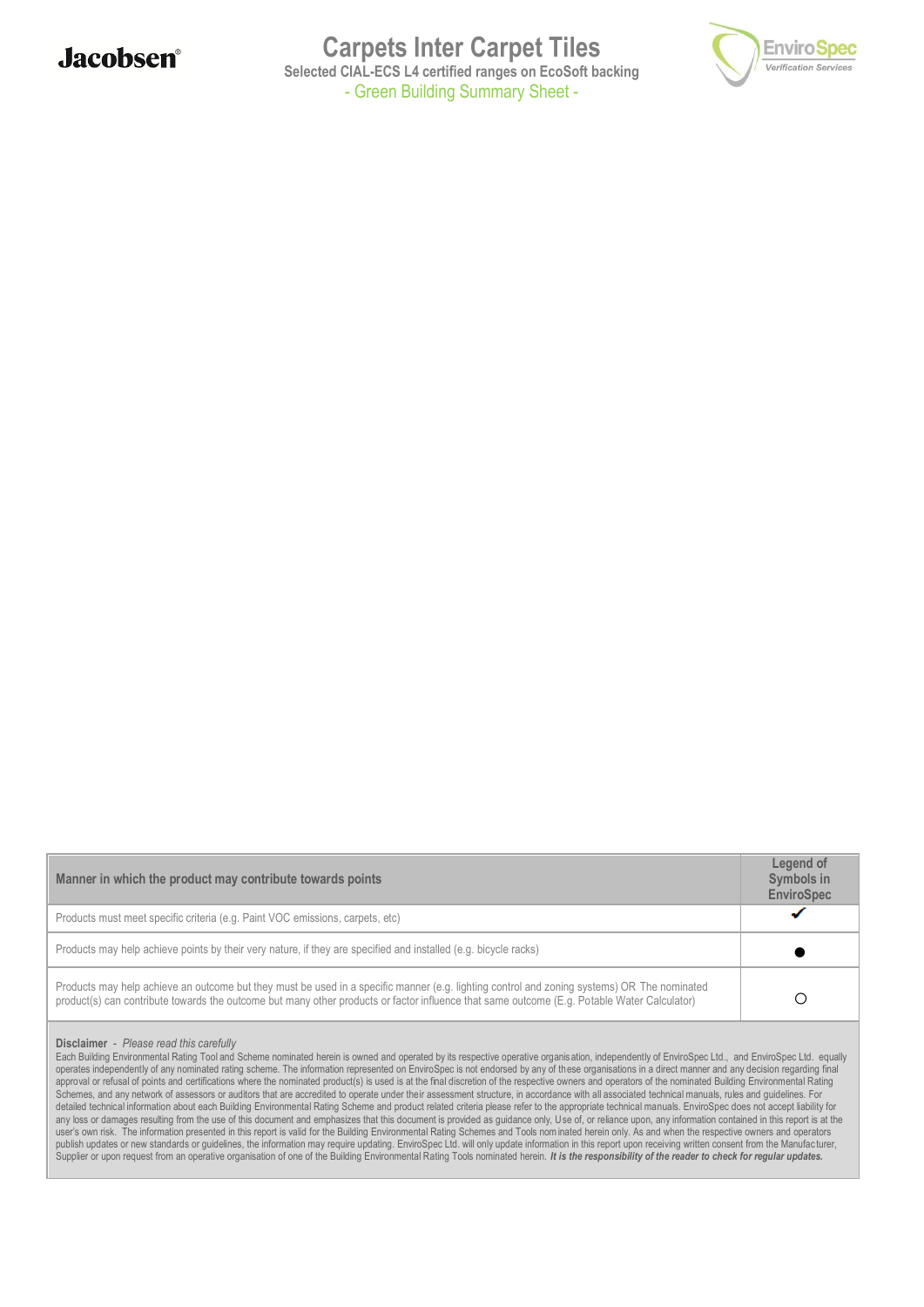## **Carpets Inter Carpet Tiles**



**Selected CIAL-ECS L4 certified ranges on EcoSoft backing** - Green Building Summary Sheet -

| <b>Rating Tool</b>                                | Credit /<br>category | <b>Points</b><br>available | <b>Requirements</b>                                                                                                                                                                                                                                                                                                                                                                                                                                                                                                                                                                                                                                                                                                                                                                                                                                                                                                                                                                                                                                                                                              | Contribution<br>symbol | Contribution<br><b>Potential</b>    | Details of compliance                                                                                                                                                                                                                                                                  |
|---------------------------------------------------|----------------------|----------------------------|------------------------------------------------------------------------------------------------------------------------------------------------------------------------------------------------------------------------------------------------------------------------------------------------------------------------------------------------------------------------------------------------------------------------------------------------------------------------------------------------------------------------------------------------------------------------------------------------------------------------------------------------------------------------------------------------------------------------------------------------------------------------------------------------------------------------------------------------------------------------------------------------------------------------------------------------------------------------------------------------------------------------------------------------------------------------------------------------------------------|------------------------|-------------------------------------|----------------------------------------------------------------------------------------------------------------------------------------------------------------------------------------------------------------------------------------------------------------------------------------|
| <b>Green Star</b><br>Design & As Built NZ<br>(V1) | Credit 13            | $\overline{2}$             | This credit rewards the use of low VOC and low<br>formaldehyde interior products and finishes that safeguard<br>occupant health through the reduction in internal air<br>pollutant levels.<br>- 1 point is available where at least 95% of all internally<br>applied paints, adhesives, sealants and carpets meet<br>stipulated 'Total VOC Limits', or, where no paints,<br>adhesives, sealants or carpets are used in the building.<br>- 1 point is available where at least 95% of all engineered<br>wood products meet stipulated formaldehyde limits or no<br>new engineered wood products are used in the building.                                                                                                                                                                                                                                                                                                                                                                                                                                                                                         |                        | 1 point                             | The nominated product(s) are low<br>VOC emitting and hold a level A<br>approved eco-label, therefore<br>satisfying the credit criteria for low<br>VOC emissions.<br>Note: achieving 1 point here is<br>dependent on the remaining<br>products in the category also<br>being compliant. |
|                                                   | Credit 20            | 3                          | This credit rewards projects that achieve a reduced<br>environmental impact in the sourcing of steel, timber and<br>PVC.<br>Steel - 1 point is available where 95% of the building's steel<br>(by mass) is sourced from a Responsible Steel Maker<br>(manufacturer); and<br>For steel framed buildings - at least 60% of the fabricated<br>structural steelwork is supplied by a responsible steel<br>fabricator/steel contractor.<br>For concrete framed buildings - at least 60% (by mass) of<br>all reinforcing bar and mesh is produced using energy-<br>reducing processes in its manufacture, or hold<br>Environmental Choice EC-41-15 certification.<br>Timber - 1 point is available where at least 95% (by cost) of<br>all timber used in the building and construction works is<br>either certified by a recognised forest certification scheme,<br>or is from a reused source.<br><b>PVC</b> - 1 point is available where 90% (by cost) of all<br>permanent formwork, pipes, flooring, blinds and cables in a<br>project are either PVC free, or meet the GBCA's Best<br>Practice Guidelines for PVC. |                        | 1 point                             | This flooring product is PVC free,<br>which may help contribute up to 1<br>point provided the user also<br>specifies other relevant items to<br>ensure > 90% of products by cost<br>comply.                                                                                            |
|                                                   | Credit 21            | 3                          | This credit rewards the selection of products that meet<br>transparency and sustainability requirements. Points are<br>awarded based on the Project Sustainability Value (PSV*)<br>and comparing it with the Project Contract Value (PCV).<br>Benchmarks are:<br>- 1 point is awarded if PSV > 3% of PCV<br>- 1 point is awarded if PSV > 6% of PCV<br>- 1 point is awarded if PSV > 9% of PCV<br>The Project Sustainability Value is the sum of all the<br>compliant product's "Product Sustainability Value" (PSV).<br>The PSV = Sustainability Factor x cost of product                                                                                                                                                                                                                                                                                                                                                                                                                                                                                                                                       |                        | Sustainability<br>Factor $(SF) = 1$ | This flooring product hold a level A<br>approved eco-label, therefore the<br>Product Sustainability Value (PSV)<br>can be calculated as :<br>"Product Cost x 1".                                                                                                                       |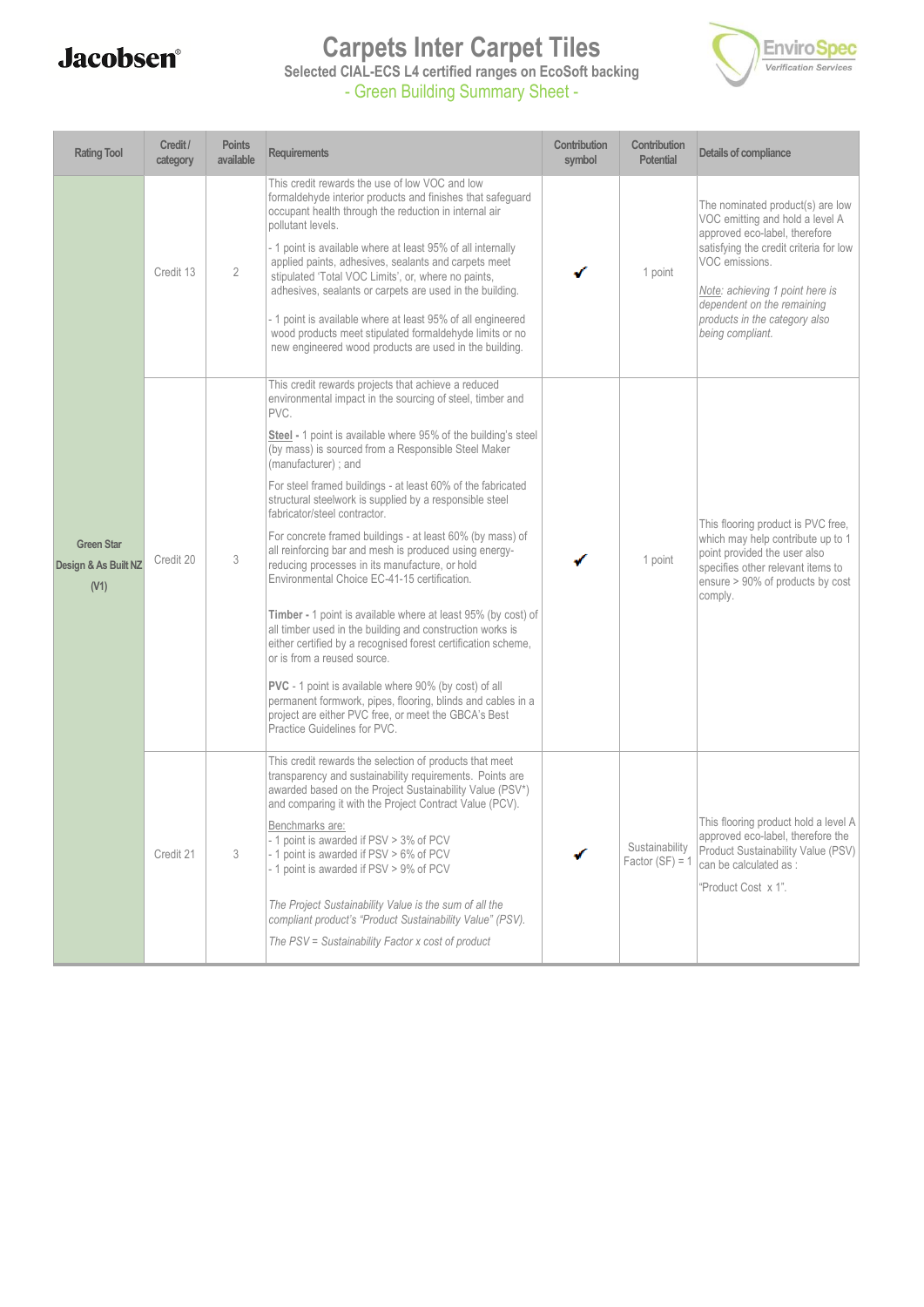## **Carpets Inter Carpet Tiles**



**Selected CIAL-ECS L4 certified ranges on EcoSoft backing**

- Green Building Summary Sheet -

| <b>Rating Tool</b>                               | Credit /<br>category | <b>Points</b><br>available | <b>Requirements</b>                                                                                                                                                                                                                                                                                                                                                                                                                                                                                                                                                                                                                                                                                                                                                                                                                                                                                                                                                                                                                                                                                                                                                                                                                                                                                     | Contribution<br>symbol | Contribution<br><b>Potential</b>    | Details of compliance                                                                                                                                                                                                                                                                                        |
|--------------------------------------------------|----------------------|----------------------------|---------------------------------------------------------------------------------------------------------------------------------------------------------------------------------------------------------------------------------------------------------------------------------------------------------------------------------------------------------------------------------------------------------------------------------------------------------------------------------------------------------------------------------------------------------------------------------------------------------------------------------------------------------------------------------------------------------------------------------------------------------------------------------------------------------------------------------------------------------------------------------------------------------------------------------------------------------------------------------------------------------------------------------------------------------------------------------------------------------------------------------------------------------------------------------------------------------------------------------------------------------------------------------------------------------|------------------------|-------------------------------------|--------------------------------------------------------------------------------------------------------------------------------------------------------------------------------------------------------------------------------------------------------------------------------------------------------------|
| <b>Green Star</b><br><b>Interiors NZ</b><br>(V1) | Credit 12            | 6                          | This credit rewards the use of plants, as well as low VOC<br>and low formaldehyde interior products and finishes that<br>safeguard occupant health through the reduction in internal<br>air pollutant levels.<br>2 points are available where at least 95% of all internally<br>applied paints, adhesives, sealants and carpets meet<br>stipulated 'Total VOC Limits', or, where no paints,<br>adhesives, sealants or carpets are used in the building.<br>2 points are available where at least 95% of all engineered<br>wood products meet stipulated formaldehyde limits or no<br>new engineered wood products are used in the building.<br>2 points are available where indoor plants are distributed<br>across the nominated area and are regularly maintained.                                                                                                                                                                                                                                                                                                                                                                                                                                                                                                                                    |                        | 2 points                            | The nominated product(s) are low<br>VOC emitting and hold a level A<br>approved eco-label, therefore<br>satisfying the credit criteria for low<br>VOC emissions.<br>Note: achieving 2 points here is<br>dependent on the remaining<br>products in the category also<br>being compliant.                      |
|                                                  | Credit 20            | $\overline{2}$             | This credit rewards projects that achieve a reduced<br>environmental impact in the sourcing of timber and PVC.<br>Timber - 1 point is available where at least 95% (by cost) of<br>all timber used in the building and construction works is<br>either certified by a recognised forest certification scheme,<br>or is from a reused source.<br><b>PVC</b> - 1 point is available where 90% (by cost) of all<br>permanent formwork, pipes, flooring, blinds and cables in a<br>project are either PVC free, or meet the GBCA's Best<br>Practice Guidelines for PVC.                                                                                                                                                                                                                                                                                                                                                                                                                                                                                                                                                                                                                                                                                                                                     |                        | 1 point                             | This flooring product is PVC free,<br>which may help contribute up to 1<br>point provided the user also<br>specifies other relevant items to<br>ensure > 90% of products by cost<br>comply.                                                                                                                  |
|                                                  | Credit 21            | 19                         | This credit rewards the selection of products that meet<br>transparency and sustainability requirements. Points are<br>awarded based on the Project Sustainability Value (PSV*)<br>and comparing it with the Total Materials Cost (TMC).<br>Benchmarks are:<br>- 3.8 points are awarded if PSV > 20% of TMC<br>- 7.2 points are awarded if PSV > 40% of TMC<br>- 11.4 points are awarded if PSV > 60% of TMC<br>- 15.2 points are awarded if PSV > 80% of TMC<br>- 19 points are awarded if PSV = 100% of TMC<br>The Project Sustainability Value is the sum of all the<br>compliant product's "Product Sustainability Value" (PSV).<br>The PSV = Sustainability Factor x cost of product                                                                                                                                                                                                                                                                                                                                                                                                                                                                                                                                                                                                               |                        | Sustainability<br>Factor $(SF) = 1$ | This flooring product hold a level A<br>approved eco-label, therefore the<br>Product Sustainability Value (PSV)<br>can be calculated as :<br>"Product Cost x 1".                                                                                                                                             |
| <b>Green Star</b><br>Performance NZ<br>(V1)      | Credit 21            | 3                          | This credit rewards the measurement and reduction of the<br>environmental impacts of materials in building operations,<br>maintenance and upgrades.<br>Benchmarks are:<br>- 1 point is awarded for developing a sustainable<br>procurement framework<br>- 1 point is awarded where the top 3 consumable materials<br>are purchased in accordance with the procurement<br>framework<br>- 1 point is awarded where > 75% by cost of refurbishment<br>and maintenance materials are purchased in accordance<br>with the procurement framework, or 0.5 points if $>$ 50% by<br>cost comply.<br>Refurbishment materials - This includes at a minimum :<br>Paints adhesives, sealants and carpets (to comply with<br>Green Star V3 "Low emitting materials"),<br>Concrete (to comply with Green Star V3 "Concrete and<br>Aggregate"),<br>Steel (to comply with Green Star V3 "Steel").<br>* Note: This credit can, if desired, be extended to include<br>doors, wall finishes and paneling, wall and roof insulation,<br>carpet, floor tiles, ceiling tiles, light fixtures and any other<br>building component owned by the building owner (e.g. roof<br>replacement, built in furniture and joinery, etc)<br>This only applies if the refurbishment work is > \$5/m2,<br>otherwise the credit is deemed N/A |                        | 1 point                             | The nominated product(s) are low<br>VOC emitting and hold a level A<br>approved eco-label, therefore<br>satisfying the credit criteria for low<br>VOC emissions.<br>Note: achieving 0.5 or 1 point here<br>is dependent on total % achieved<br>when including the other<br>refurbishment products purchased. |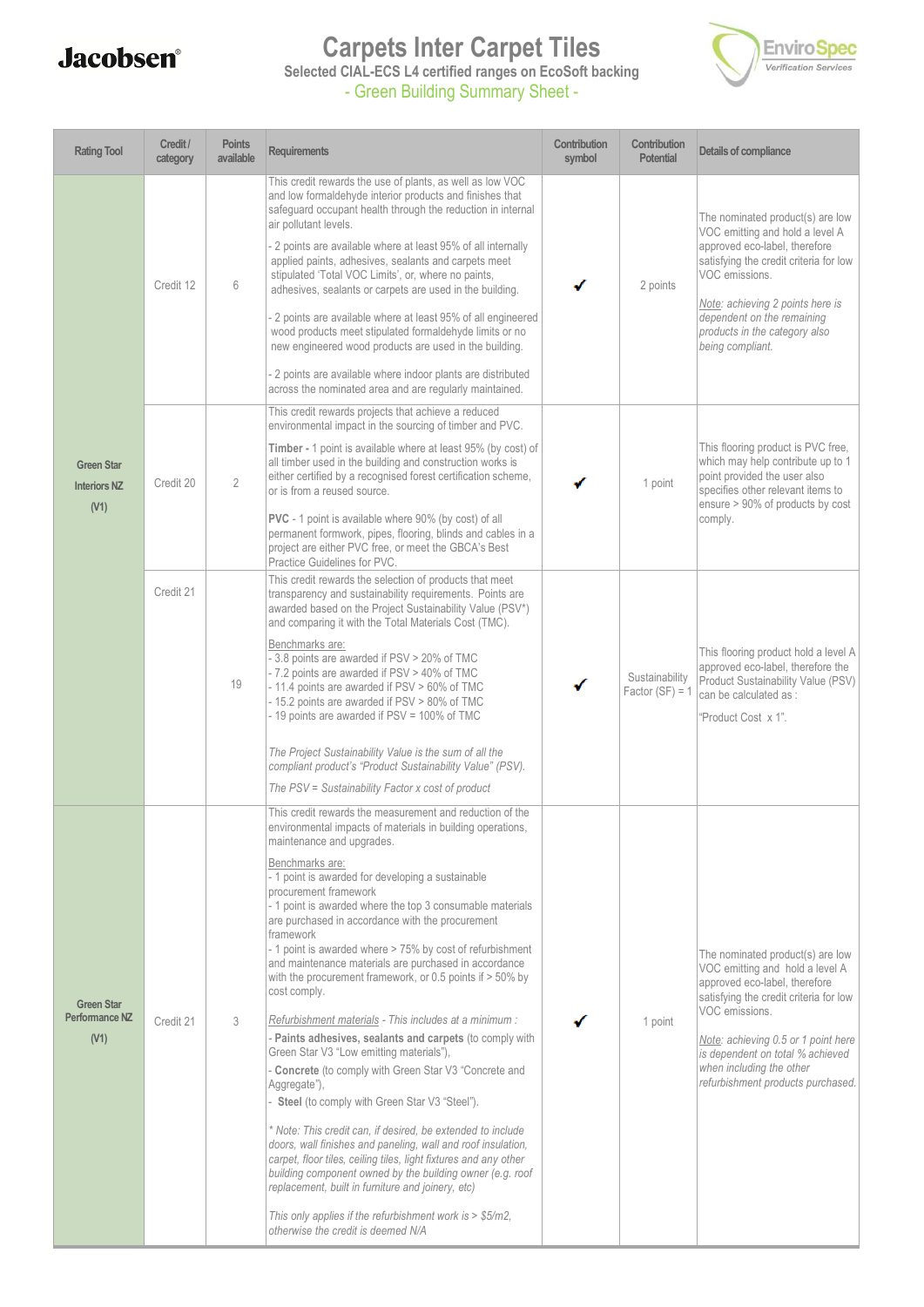#### **Carpets Inter Carpet Tiles**



**Selected CIAL-ECS L4 certified ranges on EcoSoft backing** - Green Building Summary Sheet -

| <b>Rating Tool</b>                                         | Credit /<br>category | <b>Points</b><br>available | <b>Requirements</b>                                                                                                                                                                                                                                                                                                                                                                                                                                                                                                                                                                                                                                                                                                                                                                                                                                                                                                                                                                                                                                                                                                                                                                                                                                                                                                                                                                                                                     | Contribution<br>symbol | Contribution<br><b>Potential</b>                                             | Details of compliance                                                                                                                                                                                                                                  |
|------------------------------------------------------------|----------------------|----------------------------|-----------------------------------------------------------------------------------------------------------------------------------------------------------------------------------------------------------------------------------------------------------------------------------------------------------------------------------------------------------------------------------------------------------------------------------------------------------------------------------------------------------------------------------------------------------------------------------------------------------------------------------------------------------------------------------------------------------------------------------------------------------------------------------------------------------------------------------------------------------------------------------------------------------------------------------------------------------------------------------------------------------------------------------------------------------------------------------------------------------------------------------------------------------------------------------------------------------------------------------------------------------------------------------------------------------------------------------------------------------------------------------------------------------------------------------------|------------------------|------------------------------------------------------------------------------|--------------------------------------------------------------------------------------------------------------------------------------------------------------------------------------------------------------------------------------------------------|
| <b>Homestar V5</b>                                         | HC7                  | 4                          | This credit rewards the use of low VOC and low<br>formaldehyde interior products and finishes. The following<br>interior finish categories are worth 1 point each provided ><br>80% of product compliance is achieved: Engineered wood,<br>applied coatings, flooring products, sealants and adhesives.                                                                                                                                                                                                                                                                                                                                                                                                                                                                                                                                                                                                                                                                                                                                                                                                                                                                                                                                                                                                                                                                                                                                 |                        | 1 point<br>(out of 1 points<br>available)                                    | The nominated product(s) are low<br>VOC emitting and hold a level A<br>approved eco-label, therefore<br>satisfying the credit criteria for low<br>VOC emissions.                                                                                       |
|                                                            | EN <sub>3</sub>      | 10                         | This credit rewards the selection of eco-preferred and<br>responsibly sourced materials, with twelve possible material<br>categories eligible for up to 1.5 points each, provided > 50%<br>of product compliance is achieved based on the relative<br>weighting of individual product ecolabel certifications.                                                                                                                                                                                                                                                                                                                                                                                                                                                                                                                                                                                                                                                                                                                                                                                                                                                                                                                                                                                                                                                                                                                          |                        | 1.5 points<br>(out of 1.5 points<br>available for this<br>material category) | This flooring product hold a level A<br>approved eco-label.                                                                                                                                                                                            |
|                                                            | MAT-1                | 10                         | This credit rewards the use of eco-preferred and<br>responsibly sourced materials. Flooring products are one of<br>thirteen possible material categories eligible for 2 points<br>each.                                                                                                                                                                                                                                                                                                                                                                                                                                                                                                                                                                                                                                                                                                                                                                                                                                                                                                                                                                                                                                                                                                                                                                                                                                                 |                        | 2 points<br>(out of 2 points<br>available for<br>floor coverings)            | This flooring product hold a level A<br>approved eco-label.                                                                                                                                                                                            |
| <b>Homestar V4</b>                                         | MAT-2                | 4                          | This credit rewards the use of low VOC and low<br>formaldehyde interior products and finishes. Floor coverings<br>are one of four material categories eligible for 1 point each.                                                                                                                                                                                                                                                                                                                                                                                                                                                                                                                                                                                                                                                                                                                                                                                                                                                                                                                                                                                                                                                                                                                                                                                                                                                        |                        | 1 point<br>(out of<br>1 point<br>available<br>for flooring)                  | This product has low VOC<br>emissions, contributing 1 point.                                                                                                                                                                                           |
| <b>WELL Building</b><br><b>Standard®</b><br>V <sub>1</sub> | Feature 04           | Pass/Fail                  | Any newly installed items from the below product groups<br>must meet prescribed low emissions criteria and/or<br>equivalencies.<br><b>PART 1: Interior Paints and Coatings</b><br>PART 2: Interior Adhesives and Sealants<br>PART 3: Flooring<br>PART 4: Insulation (excluding duct insulation)<br><b>PART 5: Furniture and Furnishings</b><br>For detailed compliance criteria and acceptable<br>equivalencies please refer to WELL V1 Standard                                                                                                                                                                                                                                                                                                                                                                                                                                                                                                                                                                                                                                                                                                                                                                                                                                                                                                                                                                                        | ✓                      | Pass                                                                         | This flooring product holds CRI<br>Green Label Plus certification,<br>which has been approved by IWBI<br>as an acceptable equivalency to<br>demonstrate compliance with this<br>feature.                                                               |
| <b>WELL Building</b><br><b>Standard®</b><br>V <sub>2</sub> | Feature X06          | $\overline{4}$             | Part 1 - Wet-Applied Products (applicable to all spaces)<br>2 points are available if newly installed interior wet-applied<br>paints, coatings, adhesives, sealants and finished poured<br>floorings used inside the building envelope (minimum 10)<br>distinct products or applied to at least 10% of project area)<br>meet the methods and VOC emission threshold of various<br>nominated standards, AND > 75% of products (by surface<br>area or volume) are tested by a third-party laboratory to<br>meet testing methods and threshold of CDPH Standard<br>Method v1.2., AgBB, or European Union LCI VOC<br>threshold10 following EN 16516-1:2017 testing methods.<br>Part 2 - Furniture, Architectural and Interior Products<br>(applicable to all spaces)<br>Up to 2 points are available if 2 of the following product<br>categories are compliant as follows:<br>> 90% of Flooring (by area or cost)<br>>75% of Furniture, millwork and fixtures (by cost)<br>>75% Insulation, ceiling and wall panels (by area or cost)<br>To be compliant, products must either comply with VOC<br>threshold in nominated standards, or be made exclusively<br>from inert materials, or installed for at least 6 months before<br>project registration or manufactured and unmodified at least<br>one year before project registration.<br>For detailed compliance criteria and acceptable<br>equivalencies please refer to WELL V2 Standard |                        | 1 point<br>(Part 2)                                                          | This flooring product holds Green<br>Label Plus low VOC certification<br>which complies with CDPH<br>Standard Method 1.2. As this is a<br>nominated recognized low VOC<br>standard in WELL v2 the product<br>is able to contribute towards 1<br>point. |